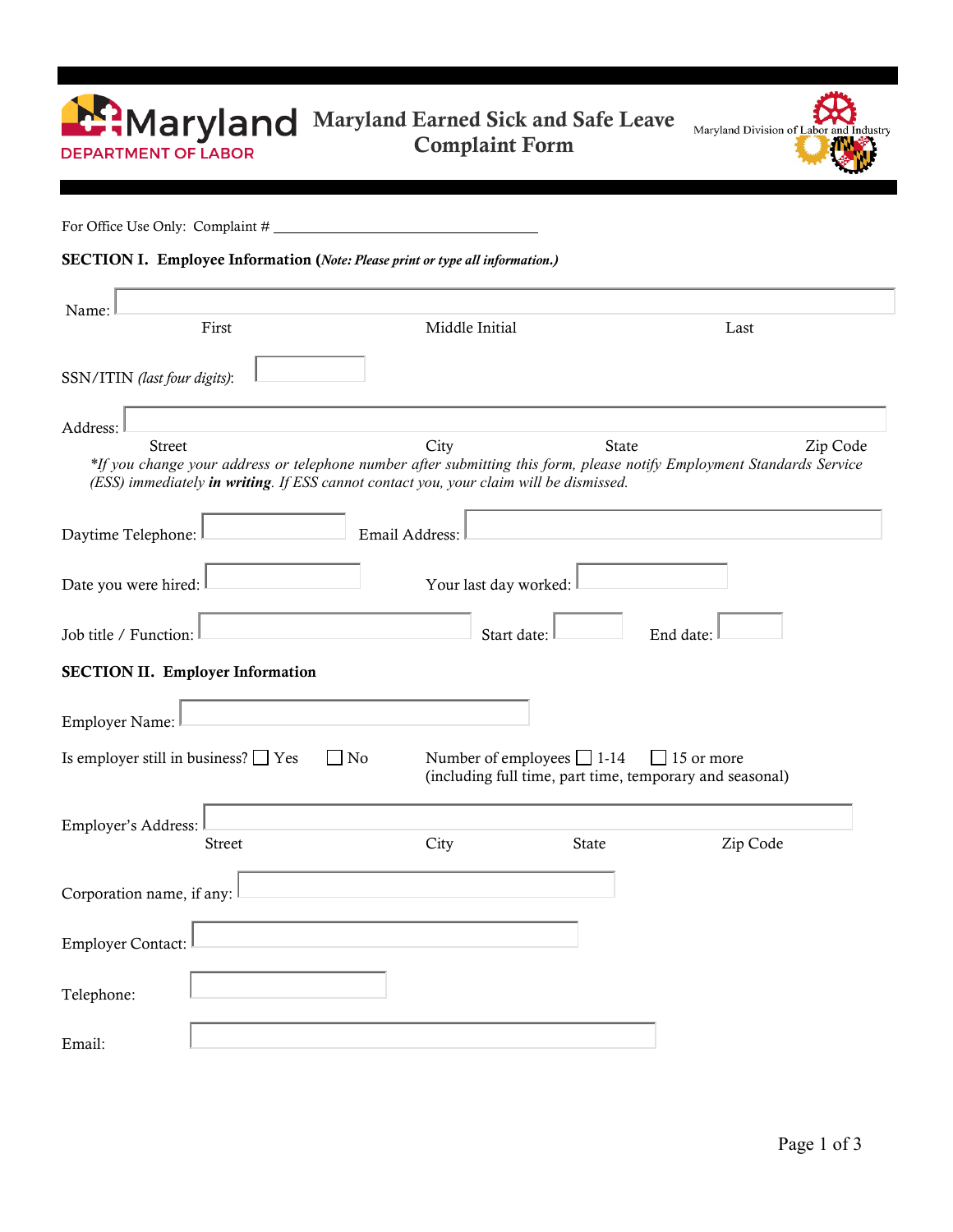| Direct supervisor's name:                                                                                                                                                                                                                                   |  |  |  |
|-------------------------------------------------------------------------------------------------------------------------------------------------------------------------------------------------------------------------------------------------------------|--|--|--|
| Phone:                                                                                                                                                                                                                                                      |  |  |  |
| Email:                                                                                                                                                                                                                                                      |  |  |  |
| Please list any other addresses affiliated with the employer:                                                                                                                                                                                               |  |  |  |
| City<br>Zip Code<br>State<br><b>Street</b><br><b>SECTION III. Employment Information</b>                                                                                                                                                                    |  |  |  |
| Do you regularly work more than 12 hours in a week? $\Box$ Yes<br>No<br>1.                                                                                                                                                                                  |  |  |  |
| Are you employed in the construction industry?<br>$\Gamma$ Yes<br>$ $ No<br>2.<br>If Yes, are you covered by a collective bargaining agreement?<br>$\Box$ Yes<br>No                                                                                         |  |  |  |
| Do you work on an as needed basis in the health & human service industry? $\Box$ Yes<br>No<br>3.                                                                                                                                                            |  |  |  |
| Are you an independent contractor?<br>$ $ Yes<br>$ $ No<br>4.                                                                                                                                                                                               |  |  |  |
| Are you employed by a temporary service agency?<br>$\Box$ Yes<br>  No<br>5.                                                                                                                                                                                 |  |  |  |
| Still Employed<br>Employment status with this employer.<br>Resigned<br>Discharged<br>6.                                                                                                                                                                     |  |  |  |
| (If discharged, state reason):                                                                                                                                                                                                                              |  |  |  |
| What type of work do you perform? (For example: carpentry, data entry, nursing):<br>7.                                                                                                                                                                      |  |  |  |
| List primary duties and responsibilities:<br>8.                                                                                                                                                                                                             |  |  |  |
|                                                                                                                                                                                                                                                             |  |  |  |
| Address, city, state and zip where work was performed:<br>9.                                                                                                                                                                                                |  |  |  |
| 10. In what county/city was, your work performed?                                                                                                                                                                                                           |  |  |  |
| 11. Rate of pay: \$<br>per                                                                                                                                                                                                                                  |  |  |  |
| How often were you paid? Weekly $\Box$ Bi-weekly $\Box$ Monthly $\Box$ Semi-monthly $\Box$ Other (explain)                                                                                                                                                  |  |  |  |
|                                                                                                                                                                                                                                                             |  |  |  |
| 12. Do you have a copy of your employer's earned sick and safe leave policy? $\Box$ Yes<br>$\Box$ No<br>If yes, please provide.<br>13. Do you have records of the amount of earned sick and safe leave that is available for your use? $\Box$ Yes $\Box$ No |  |  |  |